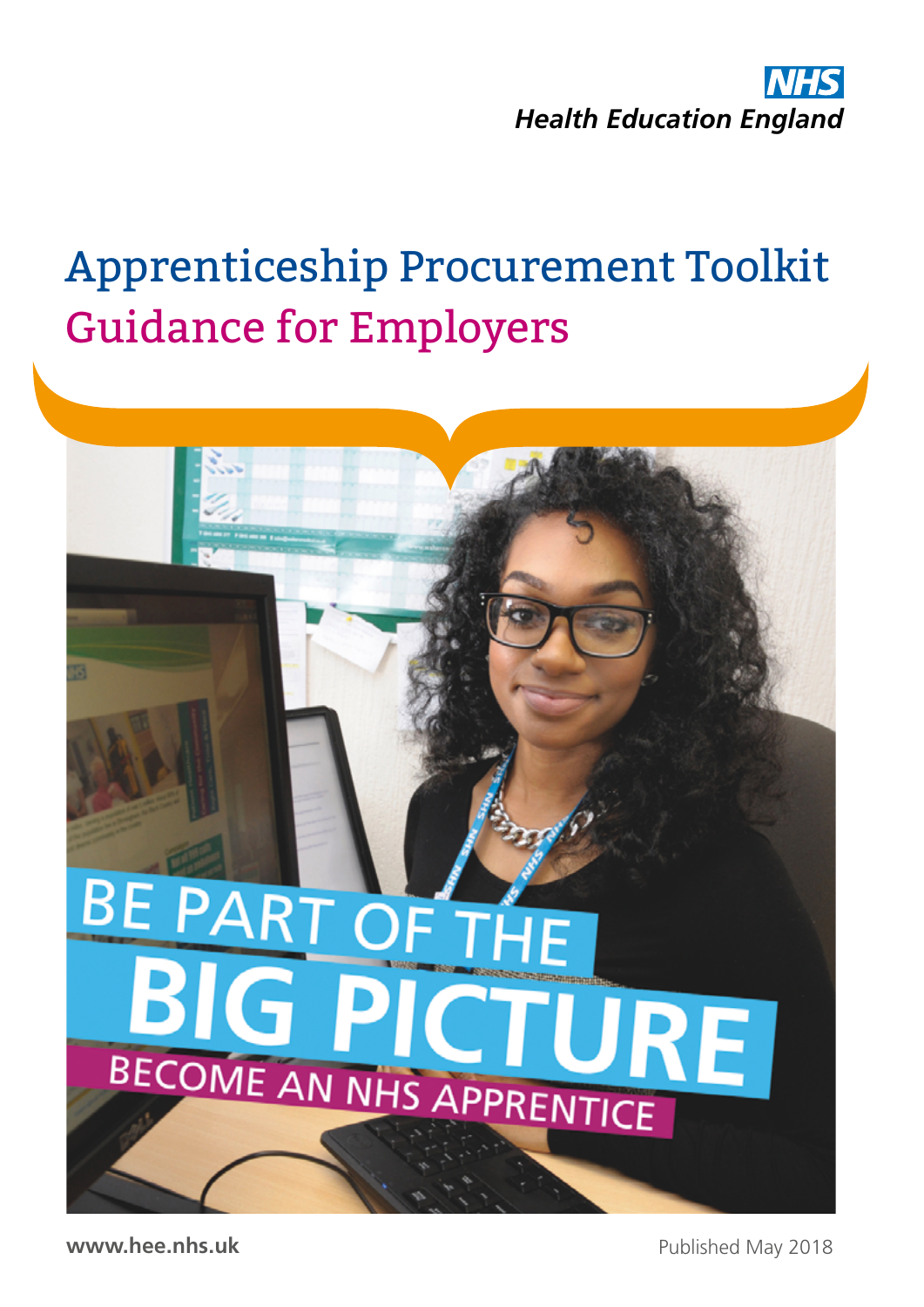# Procurement can seem daunting, but it doesn't have to be. This toolkit has been

designed to provide guidance for healthcare employers, with support to navigate the procurement process and an overview of the various options available nationally.

# Introduction

# Background

The system for the funding and procurement of apprenticeship training changed in May 2017 with the introduction of the Apprenticeship Levy. Employers with a pay bill of over £3 million each year are now required to make an investment in apprenticeships to the value of 0.5% of their annual pay bill. The government has also introduced new statutory targets for large public sector bodies to contribute to the goal of achieving 3 million apprenticeships by 2020.

| <b>ATP</b> – Apprenticeship Training Provider                                                                                                                                                                             |  |
|---------------------------------------------------------------------------------------------------------------------------------------------------------------------------------------------------------------------------|--|
| <b>DPS</b> - Dynamic Purchasing System - an electronic<br>procurement system used by a contracting<br>authority to purchase commonly used goods,<br>works or services                                                     |  |
| <b>EPA</b> – End Point Assessment - EPA is the<br>assessment process for apprenticeship standards                                                                                                                         |  |
| <b>EPAO</b> - End Point Assessment Organisation - a<br>company offering EPA for apprenticeships                                                                                                                           |  |
| <b>ESFA</b> – Education & Skills Funding Agency                                                                                                                                                                           |  |
| HEI - Higher Education Institution or University                                                                                                                                                                          |  |
| <b>ITT</b> – Invitation to Tender - initiating step of a<br>competitive tendering process in which suppliers<br>are invited to submit bids                                                                                |  |
| <b>OJEU</b> – Official Journal of the European Union –<br>this is the publication in which all tenders from<br>the public sector which are valued above a certain<br>financial threshold according to EU legislation must |  |

**SFI** - Standing Financial Instructions – these detail the financial responsibilities, policies and procedures adopted by an employer

**STP** - Sustainability and Transformation Partnerships – there are 44 STPs nationally looking at shared proposals to improve health and care

be published

Public sector bodies with more than 250 employees will now need to ensure at least 2.3% of their workforce are new apprenticeship starts each year.

# Why is procurement necessary?

Previously, employers could enter into arrangements with their chosen training providers for apprenticeship provision. With the introduction of the Apprenticeship Levy and the potential financial value of contracts for training provision, a formal procurement process is advisable to ensure compliance with NHS Procurement Rules.

**PQQ** – Pre-Qualifying Questionnaire - a questionnaire that suppliers or contractors must fill out when bidding for work or applying for an approved supplier list/DPS

**RoATP** – Register of Apprenticeship Training Providers - organisations that are approved to deliver apprenticeship training for employers using the Apprenticeship Service

**SSQ** - Standard Selection Questionnaire - a questionnaire that suppliers or contractors must fill out when bidding for work or applying for an approved supplier list/DPS

# Glossary - Procurement Speak for Non-Procurement People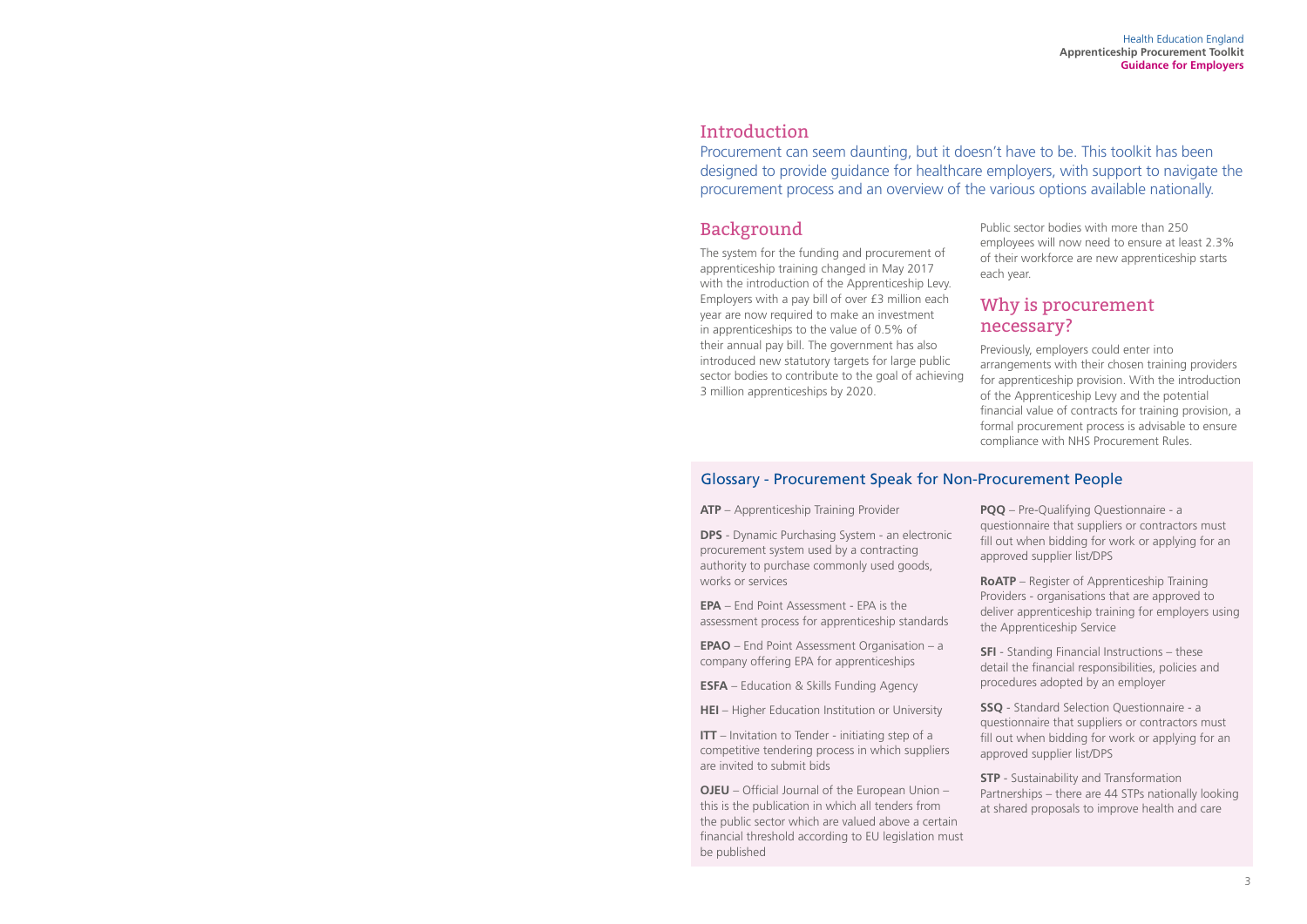#### Health Education England **Apprenticeship Procurement Toolkit Guidance for Employers**

### Standard NHS Procurement Rules

According to the Standard NHS Procurement Rules, all spend over £25,000 should be advertised on the government's Contracts Finder service, available at www.gov.uk/contracts-finder.

Each employer has different requirements under their Standing Financial Instructions (SFIs); guidance should be sought from internal procurement teams if further information is needed about individual SFIs.

All spend over £118,000 (non-Foundation Trusts)/£181,000 (Foundation Trusts) must be advertised in the Official Journal of the European Union (OJEU).

The use of a framework or Dynamic Purchasing System (DPS) ensures procurement compliance and can reduce timescales for procuring apprenticeship training. It also removes the requirement for you to advertise in OJEU.

The Apprenticeship Levy is public money and there is therefore a legal requirement for organisations to achieve value for money through fair, open and transparent competition. This requirement exists even for services that fall under the Light Touch Regime.

Public sector bodies will need to comply with the Public Contracts Regulations 2015 when selecting a provider or assessment organisation from the approved registers, as well as adhering to their own organisational Standing Financial Instructions. Please note, *The ESFA register of training providers and the 'Find Apprenticeship Training' service are not compliant procurement routes.*

### Why not contract directly with a known and trusted supplier?

If employers continue using the same provider for services, how can they be sure they are getting the best value for money – including the best quality?

All of the national DPS/Frameworks were established to build in quality assurance through the meeting of minimum criteria. The prices per apprenticeship are capped funding rates which could be reduced by a tender negotiation process. This allows for more provision to be delivered through the levy pot available to an organisation.

Many apprenticeship standards are so new that providers do not yet have a track-record of successful delivery. You could however look at the relevant framework achievement rates as a guide. A mini competition forces contracting authorities to think more thoroughly about their specific requirements and what is important to them in terms of quality and delivery and hence greater value is derived from the resulting contract.

# National Procurement Options

Here is an overview of the different procurement systems currently available nationally for the NHS. Employers may already be working with one of the organisations for other procured services, so it is advisable to liaise with internal procurement teams as part of deciding with whom to engage.

# Crown Commercial Service (CCS)

CCS, in collaboration with Civil Service Learning (CSL), has created a framework agreement which will support public and third sector bodies to access training and apprenticeship services from apprenticeship training providers who are registered with the Education and Skills Funding Agency and that meet the government's standards.

The apprenticeships framework is available to all central government departments, their arm's length bodies and the wider public sector. This framework will ensure public bodies achieve best value, buying as a single customer, whilst enabling them to access their levy funds to support their workforce planning strategies and meet their apprenticeship targets. The framework avoids government bodies having to carry out multiple procurement exercises, saving staff time and money.

Prices on the framework are capped, meaning public bodies will only pay the agreed price and no higher. Public bodies will not have to carry out their own lengthy and resource-intensive procurement processes. CCS manages the framework, avoiding

duplication of effort among local commercial teams. On average, the discounts secured under the framework are 22% below the cap.

This framework covers 12 common areas of apprenticeship subjects across the public sector. Although it does not include healthcare specific apprenticeships, CCS is currently planning a procurement refresh, which will put in place a replacement commercial vehicle later in 2018. The new commercial vehicle will offer access to a broader range of apprenticeship training programmes, including healthcare specific, and an increased choice of training providers, than what is provided on the current Framework Agreement.

#### https://ccs-agreements.cabinetoffice.gov.uk/ contracts/rm3823

Contact Details **Lucy Murray** 0345 410 2222 info@crowncommercial.gov.uk

# NHS Shared Business Services (SBS)

This Framework aims to provide employers access to a broad range of Apprenticeship Providers to meet the increasing demand for apprenticeships and enable employers to purchase high quality apprenticeship provision using their levy. It allows employers to either run a further competition or to award directly to their preferred supplier.

Currently, the NHS Shared Business Services Apprenticeship Training Services Framework comprises circa 200 suppliers, with this number growing as new suppliers are approved to join.

#### *All figures correct as of April 2018*.

Suppliers on the Framework are split by their ability to provide Apprenticeship Standards and

Apprenticeship Frameworks. Suppliers are also split between ten separate geographical regions.

The framework is quick and easy to access, with employers being charged no fee to access the agreement. When employers sign up to use the framework, they are given documentation to help them with their procurement, and access to a number of procurement professionals they can call to discuss their procurement process, including the direct award route to market.

Contact Details **Christopher Robson** Category Manager – NHS SBS 0161 212 2420 christopher\_robson@nhs.net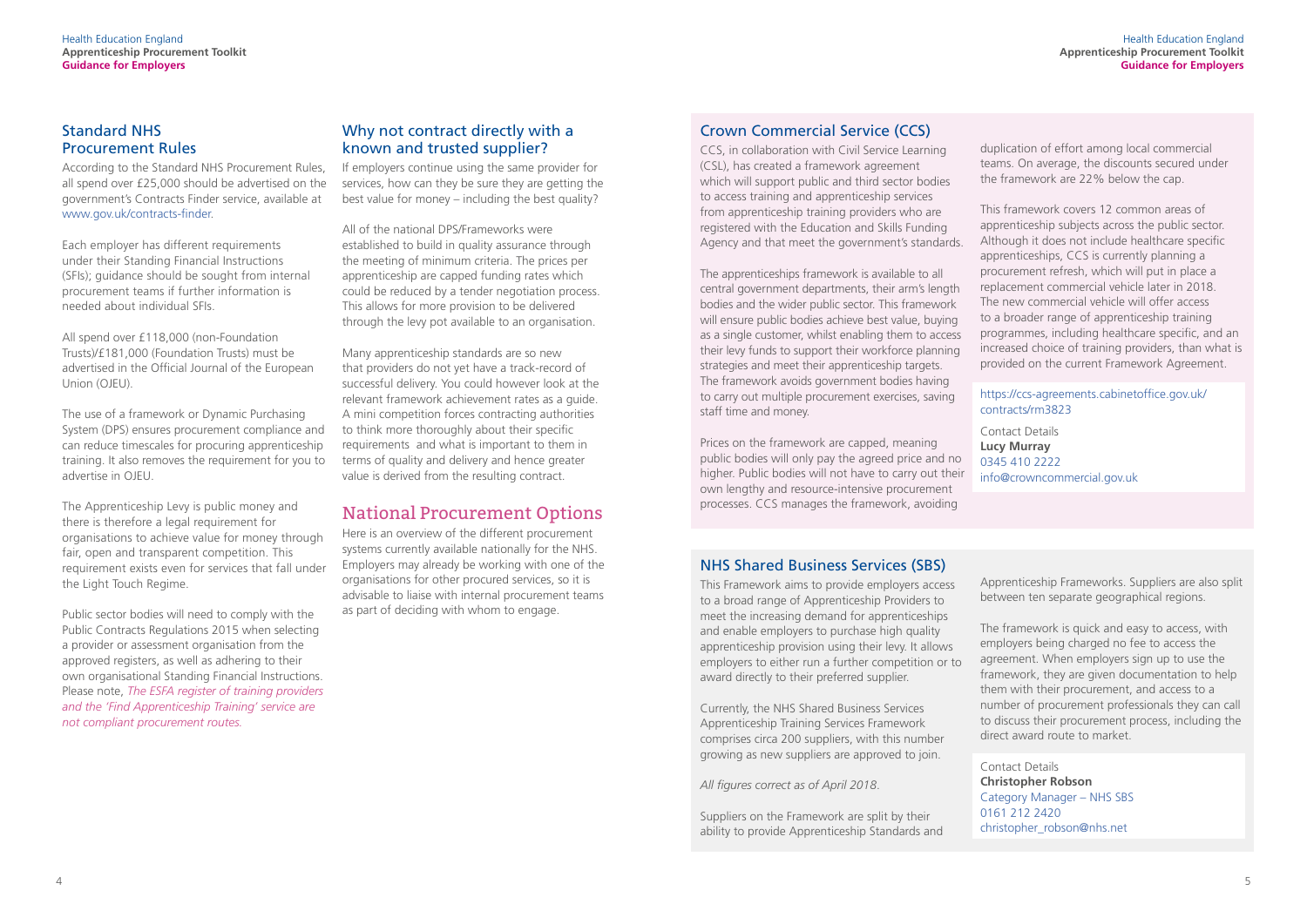LPP works on a national footprint with NHS organisations to make the most of the purchasing power of the public sector to maximise investment in frontline services. LPP helps deliver the highest quality services while at the same time ensuring value for money. LPP encourages collaboration among public sector organisations and currently works in collaboration with acute, mental health and community trusts, Clinical Commissioning Groups, Community Health Partnerships, and a number of non-NHS organisations. LPP is also part of the NHS Collaborative Procurement Partnership, working in collaboration with other NHS Procurement Hubs.

Recognising the need for all employers to have a legally compliant route to market, Health Education England, working on behalf of NHS Trusts in London, approached LPP to explore the options and recommend a compliant solution. The recommendation was to create a DPS to which apprenticeship training providers can apply at any time over the duration of the DPS. Health Education England advised LPP on the structure, the minimum requirements an apprenticeship training provider must meet, and the mini competition documents. This way, quality was built into the process.

Providers who are awarded to RoATP at a later stage are still able to apply to the DPS. The DPS went live in April 2017 and is managed on an on-going basis by LPP.

- Tier  $1 -$  Regions
- Tier 2 Routes (as prescribed by the Institute for Apprenticeships)
- Tier 3 Standards

206 approved apprenticeship providers are awarded to the DPS (not all suppliers are awarded for all categories/lots) with new applications every week. LPP can work with employers and their incumbent/ local suppliers to ensure that they are listed before any competition process is undertaken.

NHS Commercial Solutions and East of England Collaborative Procurement Hub are promoting the LPP DPS to their members.

In its first year, contracts awarded equated to more than 6000 apprenticeships being delivered nationally. This number is growing all the time. The initial 22 apprenticeship categories have increased to 31, and the framework scope expanded to include End Point Assessment Organisations. New categories can be added to the scope of the DPS as required.

*All figures correct as of April 2018*.

Contact Details **Laura Whitworth** Senior Category Manager 020 7188 8122 laura.whitworth@lpp.nhs.uk

# NHS London Procurement Partnership (LPP) **The Contract of Contract Purchasing Organisation (YPO)** launching 1st August 2018

YPO have spent the last 12 months creating a solution that will support the needs of the public sector when procuring apprenticeship standards. The framework will be national but split into regions of the UK.

They have held supplier and customer engagement events that have included attendees from a variety of providers, local authorities, police forces, fire & rescue, NHS Trusts and more.

The events and marketing intelligence they have carried out over the last few months has allowed them to create a flexible solution to meet the needs of the public sector.

The framework is created in 3 tiers:

The framework will list all standards that are approved on the Institute of Apprenticeships website by the date the framework is published.

Any new standards will be added on a quarterly basis and providers will have the ability to tender to be on the framework on a quarterly basis.

Training Providers will be able to tender across multiple lots and at various times throughout the duration of the framework. The solution is aimed to be flexible to meet the constantly changing needs of the current apprenticeship market by supporting new providers and providers wishing to deliver on new standards.

The tender will be published in April 2018 and the framework will be live from 1 August 2018. The aim is to constantly grow the standards available through the framework and to help support the developing provider market by allowing them to bid on a quarterly basis.

Contact details **Lizzy Grayson** Category Manager - Corporate Services 01924 834985 Lizzy.Grayson@ypo.co.uk apprenticeships@ypo.co.uk

# Salisbury Managed Procurement

Salisbury Managed Procurement is part of Salisbury NHSFT, and specialises in providing professional services to NHS and other public sector bodies. Salisbury has a long history of developing and providing innovative and customer responsive services across the NHS, supporting both the Peninsula Purchasing and Supply Alliance and Southern Procurement Partnership collaboratives, as well as partnering Crown Commercial Services and others.

From early engagement with STPs, Trusts, ESFA and Health Education England, the Salisbury Apprenticeship DPS is a fully managed service, at

no cost to client organisations at any point. Salisbury works as an integral part of their clients' Human Resources and Procurement teams to help them develop their apprenticeship plans, deal with the on-boarding of existing suppliers, and conduct the procurement phase using a supplier self-score system which makes for quicker evaluation. Typically, even a large requirement can be turned around within three weeks, and Salisbury then assist with bidder presentations, contract issue and subsequent feedback. New requests for competition typically are issued to the market with 48 hours, and Salisbury also work with both incumbent and potential new providers to ensure a good tender response and to develop new innovations in the market.

Both employers and STPs have recorded significant procurement activity savings by asking Salisbury to carry out their apprenticeship procurements, one STP having recorded over £35,000 in procurement time savings alone. In the words of a client organisation, "it's like having a whole procurement team to yourself".

Salisbury also specialise in new training outside of the levy, having supported the commissioning of bespoke degree modules in mental health, dementia and social care.

They are currently working with over 40 NHS Trusts and local authorities, have good links with HEE and the National Apprenticeship Service, and are an integral part of a number of STP apprenticeship and workforce groups, having delivered over £20m in contract value and enabled over 3000 students to start their apprenticeship journey.

Contact Details **Simon Dennis**  01722 336262 ext 5749, simon.dennis@nhs.net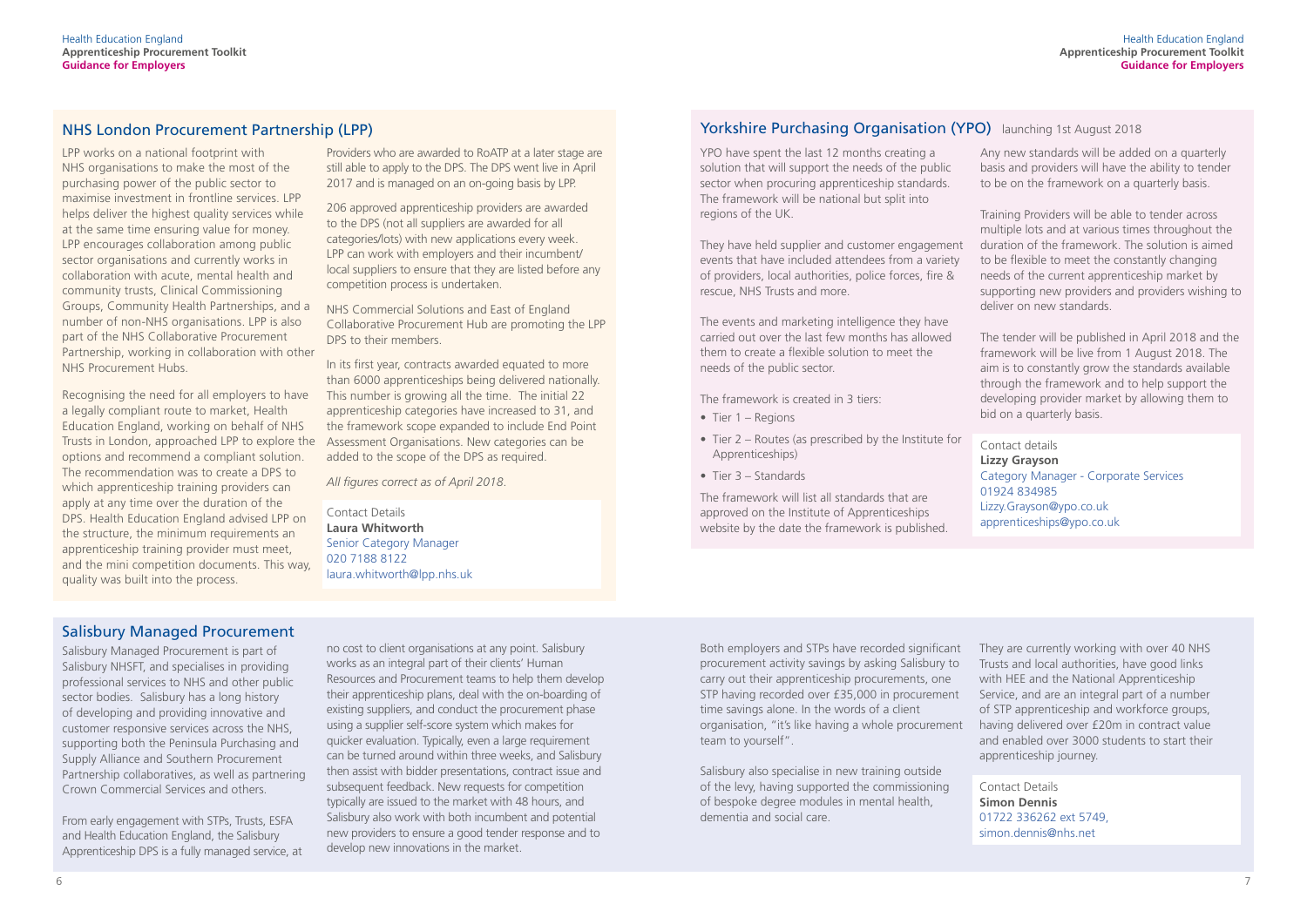specification if you want only one provider to deliver all categories, or whether you will be awarding different providers individual categories. You should also be clear whether one provider is expected to offer all levels required, as this may prevent some providers from bidding.

To formulate the specific requirements for the tender, Carly looked at service area training plans plus CPD need, and mapped these to available apprenticeships, speaking to managers to get an idea of potential numbers. She used an estimated figure for the tender but clearly asked in the specification how they would accommodate growth.

Carly advises to: agree and finalise exactly what you want on your specification documents; be specific; don't be afraid to amend the documents; keep it simple and don't overcomplicate it; be clear on subcontracting and what is acceptable to you; be explicit around delivery models you would prefer, such as block release, day release or work-based learning. It is also a good idea to ask providers to include a breakdown on how they plan to spend the funding band, so you can ensure you are getting the best value for money. Be sure to weight added value highly in your tender, which could include, for example: a full and free recruitment service for new staff; free access to venues; work-based delivery; free apprentice mentoring training - to name just a few.

Carly has inadvertently become somewhat of a procurement expert after three waves of procurement for her Trust. With an annual £1.3 million levy pot to spend, she recognised the importance of having a robust process in place. As a result she formed a Levy Steering Group at the beginning of the new procurement process with key stakeholders from the Finance & Procurement teams to utilise their expertise. She also recognised that Further Education & Apprenticeship knowledge was vital to be able to tailor and adapt the tender specifications for each individual programme. As most training providers will come in at the funding cap, it is vital to emphasise what quality measures are expected and what added value the training provider will add as part of the contract

## Best practice & lessons learned

Working in partnership with NHS Commercial Solutions, the Trust chose to use the NHS LPP DPS system. The first wave of procurement took place in May 2017 for Business Administration, IT, Assistant Practitioners, Healthcare Support Workers, Pharmacy Services and Healthcare Science. Two tender documents were produced to ensure the Assistant Practitioner tender was focused on the HEI criteria. The further tender document encompassed all the other training needs, broken down into individual categories with desired levels to ensure a clear and effective evaluation process was in place. Carly advises to make it very clear in the wording of your

- Locality the training provider offers good training provision across the appropriate geographical patch
- Pastoral support and additional support for learners with special educational needs and disabilities
- Access to hardship funding to support apprentices
- e-Portfolio the training provider offers tracking, reporting and training for managers on the system
- New staff versus existing staff how does the training provider engage existing staff? What are the details of the on-boarding experience for new recruit?
- Screening and recruitment service for new recruits
- Training providers should allow the option for an employer to deliver elements of a programme themselves if required, such as the Care Certificate. In Carly's case, the employer agreed to deliver parts of the pharmacy apprenticeships under the £100,000 subcontracting limit.

Their second wave of procurement was for Leadership & Management Levels 3 and 5 in October 2017. The third wave was for 70 Nursing Associates over a 3 year contract, as HEIs are much more likely to bid for longer-term contracts. Lessons were learnt from the previous two waves, so this was a much quicker process, starting in late January 2018 with the intention of having the contract awarded by mid-March. Qualifying criteria at initial expression of interest stage included: being registered with the NMC to deliver Nursing at Foundation Degree level and above; being registered to deliver the Nursing Associate Apprenticeship with the NMC on the RoATP; being able to provide training venues that are no more than 15 miles from any Trust site.

# What does good look like?

#### **In bids**

- Bidder pays attention to the questions and answers them specifically, paying attention to detail and not just cutting and pasting answers!
- Bidder keeps to the word count but includes the key points
- Look for how the bidder would support organisational values and beliefs
- Look for the value added going above and beyond the minimum criteria

#### **In reality**

- Training providers taking the time to get to know the employer and offer partnership working and flexibility
- Look for high quality providers verify their Ofsted grades, look at their achievement and success rates, plus employer and learner satisfaction scores, all of which are in the public domain. Don't just take their word for it!
- Be clear about expectations of the winning bidder
- Training providers offer bespoke packages (not off the shelf) and flexible delivery models
- Employer Responsive communication and regular progress updates are vital

### Carly's top tips for painless procurement

- Take ownership; recognise the value of the process
- Engage with Procurement and Finance teams and establish a working group for advice and guidance
- Take the time to tailor the specification and accompanying documents and check, check, check it again!
- Start small and grow! Establish a stable provision first
- Make sure there is a robust quality assurance and evaluation process in place
- Important lesson learned the final evaluation document is a legal document which can be shared, so be mindful that any feedback could be shared with the providers if there is a challenge!

# Case Study LPP

Carly Larkin Apprenticeship Project Lead

**East Kent Hospitals University NHS Foundation Trust Employees** 8000+ **Public Sector Target** 184 per year across 5 sites **Levy** £1.3 million

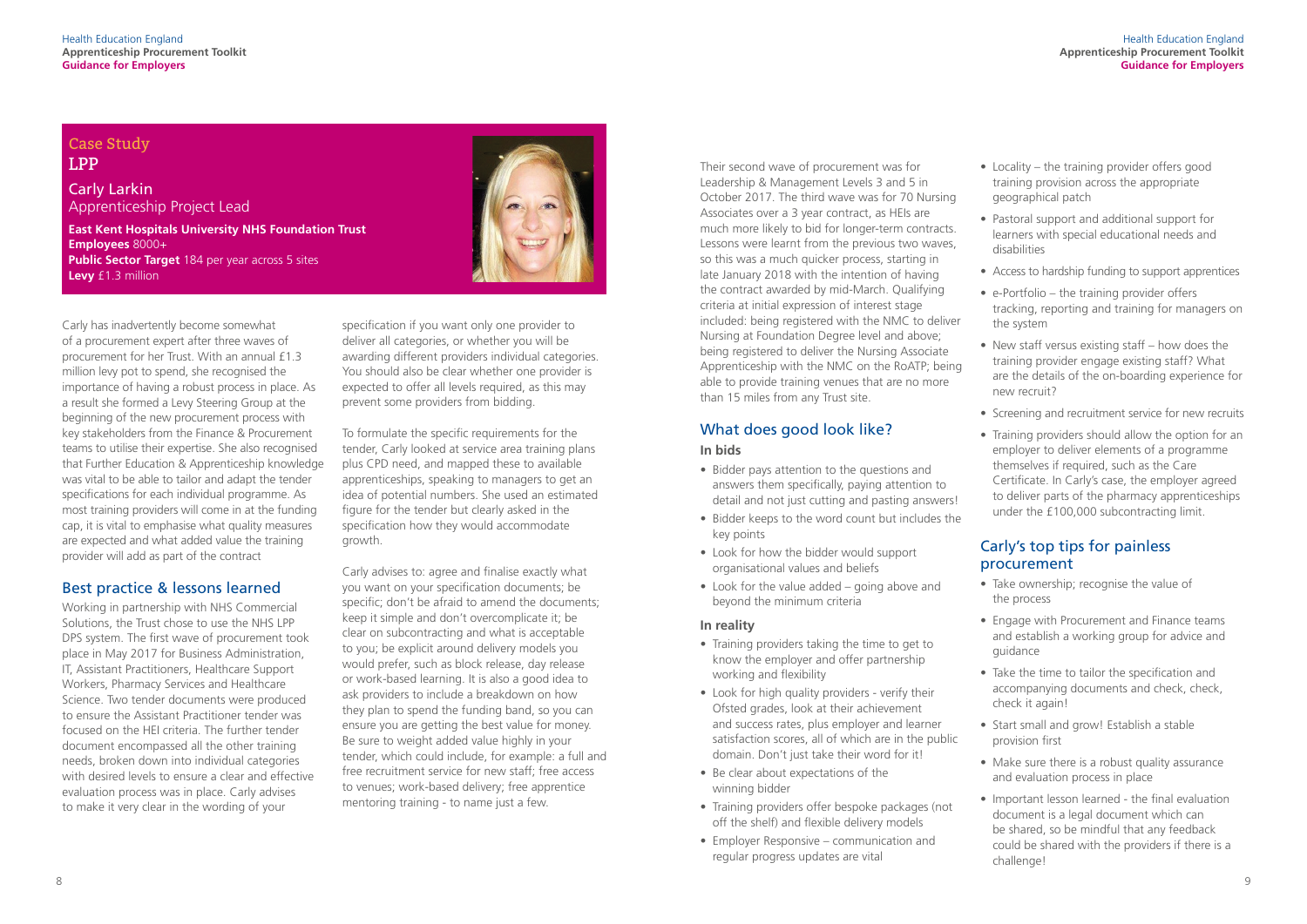# Mini Competition Guidance

Whichever procurement option is adopted, here are some key points to bear in mind:

- It is important to take the time to read and amend any tender templates. Simply issuing the documents unchanged will not suffice as they will not reflect the organisation's specific requirements.
- Apprenticeship Leads should work with their Procurement teams in order to run the mini competition process. They could be internal or outsourced.
- Thought needs to be given to planning the total requirement for apprentices across the whole organisation for a given period so that, as far as possible, all requirements are captured within the mini competition.
- Employers should plan in advance when the mini competition evaluation will take place and who will be evaluating the responses.
- Contracting Authorities must allow a minimum of ten days for tender responses. These can be run on the authority's own e-Tendering platform.
- A mandatory criterion for any mini competition will be that the providers are listed on the ESFA register (RoATP) as a main provider. Do not assume that a provider is on the RoATP just because they have submitted a bid! Some employers have been caught out by this.
- Employers will need to independently verify any claims made in a bid such as Ofsted grade, achievement and success rates, employer and learner satisfaction scores.

# Things to consider for the tender specification

• Be specific about the requirements. Consider whether you want to specify, for example, frameworks or standards, day release or workbased delivery, qualifications or EPA only.

- Recruitment what is expected from the chosen provider in terms of support for recruiting new staff? Is it expected that they support with shortlisting and pre-screening? What about DBS checks and references?
- New recruits and existing staff ask the provider to detail the on-boarding and induction process for both groups.
- Added value what else can the provider offer as part of the programme? For example, mentoring training for managers, access to e-learning.
- Skill set of training staff ask to speak to the trainers who will be delivering the education, not just the business development team!
- Ofsted what is their grade and when were they last inspected?
- Achievement/success rates compare these for each programme against the national average. The 2016/17 data is available here: https:// www.gov.uk/government/statistics/nationalachievement-rates-tables-2016-to-2017
- Learner satisfaction and employer satisfaction scores, available at https://www.gov.uk/ government/collections/fe-choices – these give a good indication of quality.
- All data is not comparable! Take into account the learner and employer numbers against the satisfaction score. For example, a learner satisfaction score of 100% may only be for four learners who completed the programme.
- Employer feedback and testimonials –ask for references from employers the provider is currently working with, and speak to colleagues in other healthcare organisations.
- Ask for a tailored bespoke programme, not just the standard off-the-shelf delivery
- Ask for an outline of the learner journey and the scheme of work.
- 20% off-the-job training ask how this will be evidenced and what plans the provider has to ensure this is not prohibitive to the success of the programme.
- Progress reviews and workplace assessments – ask the apprenticeship training provider to outline their process for this.
- End Point Assessment and resits ask whether retakes are included in the price quoted. If so, how many?
- Contract management there may be a significant number of contracts between the employer and the awarded training provider that will need managing. This should be outlined up front with clear expectations from all parties. Ask the training provider to specify their response times to any queries, and provide an outline of their complaints and escalation process.
- Ask the training provider to indicate KPIs for learner progress and achievements such as Functional Skills. It will not suffice to say Functional Skills will be front loaded; ask for a specific month in the learner journey.
- Remember the importance of re-checking a training provider's claims at ITT stage, such as their achievement rates and Ofsted grades.

# Partnership Delivery

Partnership delivery is a potential income generation source. Employers interested in this model should state this explicitly in the tender documents. Employers could get paid for delivery of elements of the apprenticeship that they already carry out, such as the Care Certificate. Training providers will be glad of the expertise, especially in clinical areas.

There are three options available for partnership working:

The first is to become an Employer Provider. The second is to become a Supporting Provider, enabling an employer to deliver up to the value of £500,000. Both of these options require the employer to be on RoATP and have a robust infrastructure to support the delivery.

The third option is to become a subcontractor and deliver elements of the apprenticeship programme up to the value of £100,000. For this option the employer is not required to be on RoATP.

# Typical Procurement Process Timeline

| <b>Action</b>                                                                                | By when         | By whom      |
|----------------------------------------------------------------------------------------------|-----------------|--------------|
| NHS employer to agree specification and Invitation to Tender<br>(ITT) documentation          | Day 1           | Employer     |
| ITT documentation to be issued to all Apprenticeship Training<br>Providers (ATPs) in the lot | Day 7           | Employer.    |
| ATPs to submit tender responses                                                              | Minimum 10 days | <b>ATPs</b>  |
| Employer evaluates responses                                                                 | Day 20          | Employer     |
| Employer seeks internal approval of contract award                                           | Day 30          | Employer     |
| ATPs notified of outcome and voluntary standstill period<br>undertaken                       | Day 30          | Employer     |
| Employer concludes standstill and enters contract with ATP                                   | Day 40          | Employer/ATP |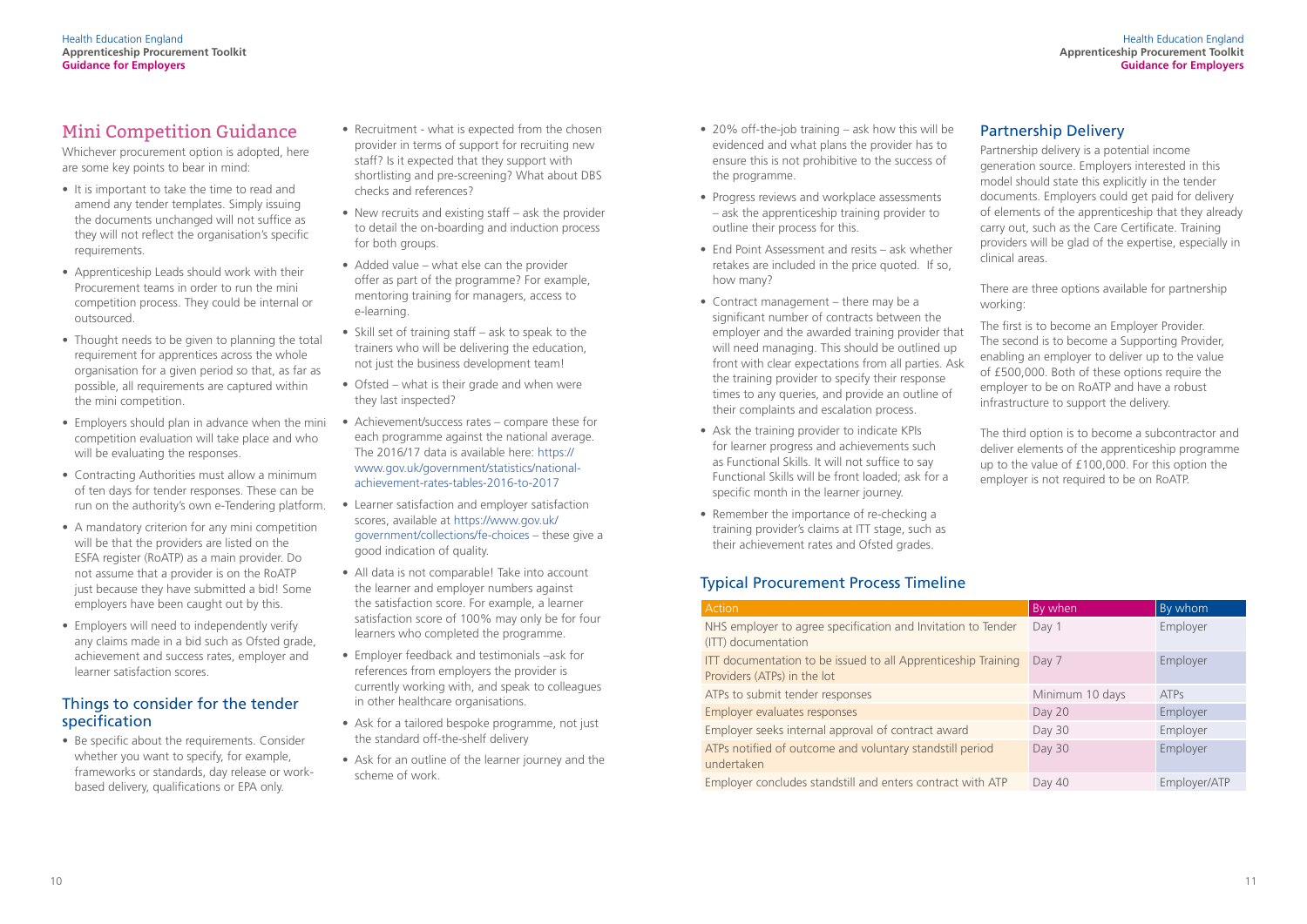

# Collaboration between Contracting Authorities

It is possible for multiple employers to work together and run one mini competition collaboratively. An example of this is included on page 13.

The advantages of working collaboratively are:

- Only one set of mini competition documents needs to be produced, making it less time intensive
- The greater combined volume of apprentices required may be more attractive to training providers and HEIs
- One tender response per provider means less "mini competition fatigue", resulting in more and potentially better quality bids
- Evaluation of the bids can be split between employers and can therefore be quicker

Potential difficulties are:

- It requires forward planning across all the parties involved in terms of specific delivery requirements and apprenticeship numbers within each category
- All parties must be fully committed to the process
- Employers will need to work together to develop a joint specification that includes requirements of all parties. This may include Primary Care and Social Care employers too
- Employers will need to coordinate the evaluation of all bids and reach a consensus when scoring
- Large volume requirements may freeze smaller suppliers out of the market
- On conclusion of the mini competition, each employer should have its own individual contract with the provider(s) to overcome any potential employer-specific supplier grievances.

Gloucestershire Care Services NHS Trust has partnered with 2gether NHS Foundation Trust and Gloucestershire Hospitals NHS Foundation Trust as well as the local CCG to procure for apprenticeships together using the LPP DPS. Karen had no knowledge of procurement previously, and along with colleagues at the other organisations, quickly realised that by working together they could streamline the process and save valuable time and resources. The group have developed tender documents and contracts for the employers in their STP. They worked with their local NHS shared procurement services to develop the contract, which was adapted from an NHS framework agreement for the provision of services, and all partners have signed it. This means that even if they do not have an immediate requirement to use a training provider (which has been awarded by another partner), they can access this provision at a later date.

The next step was for all the partners to carry out a training needs analysis for apprenticeships, to enable them to get a better understanding of their requirements and projected numbers. The first joint tender carried out was for Leadership & Management Levels 3 and 5. They now have joint cohorts running with candidates from across the STP, giving the added benefit of networking with colleagues in similar roles and peer to peer learning. The procurement process started in December 2017 and the first cohorts of apprentices started in February 2018. During the procurement process, eight bidders submitted a tender and the group invited five training providers

in to present. The tender specification including the following qualifying criteria: the provider must be local, in a 30 mile radius from the main hospital so as to be accessible for learners; the provider had to be established in the community and be willing to work with all three Trusts. The winning bidder was a local not-for-profit training provider whose ethos fitted with the partners' values, and who committed to spending any profits made on supporting learners in the local area. It was not a price-based decision, as the apprenticeship funding bands have set this; however, the winner provider was able to include the added value of an ILM diploma and an additional coaching qualification.

The next round of procurement was for the Level 4 Data Analyst standard, which included all three Trusts, the local County Council and the CCG. They were looking at ten starts in total, two per organisation, for existing staff who will start later this year. The next focus will be Nursing Associates and Assistant Practitioners, where these organisations are looking to follow the same joint procurement process.

## Top Tips

- Join with local partners. Talking to colleagues about the challenges is a real help.
- Share best practice and ensure there is a transparent process.
- Don't delay! Start early! Procurement does take a long time so plan 3- 6 months ahead, forecast requirements and plan accordingly.

# Case Study STP Level Procurement

Karen Pudge Widening Access & Apprenticeship Lead

**Gloucestershire Care Services NHS Trust Staff** 2700 **Public Sector Target** 61 **Levy** £300,000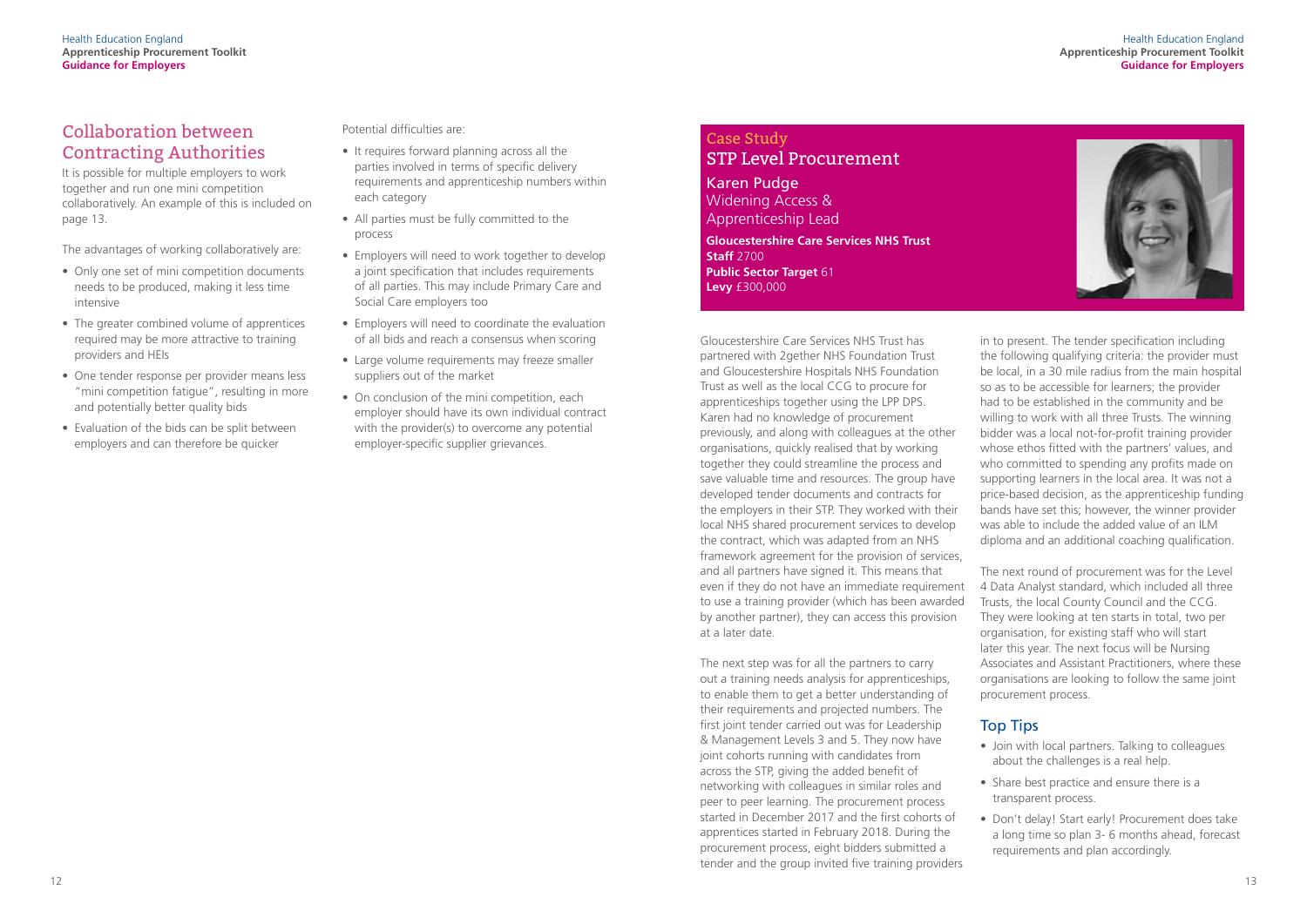

Jennie procured via LPP for a number of their apprenticeship programmes, including one of the very first cohorts of Nursing Degree Apprenticeships. She also used Crown Commercial Service for their Project Management, Level 2–4 Digital Apprenticeships plus Customer Service and Business Administration.

The difference with CCS compared to LPP is that there are a maximum of five providers on the framework per lot or subject area, and for some much less than this. There are also no template documents, so employers will need to work closely with their procurement team to draft these. Jennie found the input from her procurement team invaluable, and they had comprehensive documents that she was able to amend and adapt accordingly.

specific requirement. This is something to bear in mind as there will be a lot of initial work involved in preparing the documents. Luckily, Jennie did have bidders for all of her tenders, and with the scoring and evaluation process simplified, with set scores of  $0 - 4$ , she found the process very straightforward.

The Trust's own procurement template for services asked information-only questions which are not scored, allowing them to gain a greater understanding of the training provider and their offer. They then had five standard questions to ask, which kept the scoring process simple.

Jennie's procurement team uploaded the tender documents to the Bravo portal with an evaluation date, and the standard 10 day process started. Any questions from bidders went via the portal and were forwarded to Jennie to answer if the procurement team could not answer them.

- Allow plenty of time for planning and adapting the employer's procurement documents
- From the start, set clear responsibilities and roles for the Apprenticeship Lead and the Procurement Lead
- Set realistic dates for the timetable of dates and book these in your diary, allowing two full days for evaluations
- Carefully consider the KPIs the training provider must achieve as part of the contract. This should include the time frames for apprentices being uploaded on The Apprenticeship Service to ensure apprentice 'starts' data is up-to-date. This allows for equal monthly payments to be taken from your levy, not a large amount for numerous months back dating to the start of the apprenticeship.

As stated, there is a maximum of five providers per lot, so there is a danger that employers may not get any bidders based on their location or a

The team consisted of three panel members who evaluated each bid, including Jennie, a member of the procurement team and an independent person. All bidders were notified via the portal with their scores, and a comparison against the winning bidder and key points for feedback. There is a template available for contract of services; be warned it is 244 pages but is easily adapted!

# Top Tips:

# Case Study **CCS**

| Mette, with the support and guidance of Emma<br>Wilton from HEE Thames Valley, has been part of<br>a procurement exercise across the Thames Valley<br>region for the Nursing Associate Apprenticeship.<br>Aiming to continue their successful partnership<br>model from the pilot programme, 13 organisations<br>agreed to conduct a joint procurement exercise<br>for 300 Nursing Associate Apprenticeships. The<br>organisations involved are: |
|--------------------------------------------------------------------------------------------------------------------------------------------------------------------------------------------------------------------------------------------------------------------------------------------------------------------------------------------------------------------------------------------------------------------------------------------------|
| Berkshire Healthcare NHS Foundation Trust                                                                                                                                                                                                                                                                                                                                                                                                        |
| <b>Frimley Health NHS Foundation Trust</b>                                                                                                                                                                                                                                                                                                                                                                                                       |
| <b>Central and North West London NHS</b><br><b>Foundation Trust</b>                                                                                                                                                                                                                                                                                                                                                                              |
| <b>Buckinghamshire Healthcare NHS Trust</b>                                                                                                                                                                                                                                                                                                                                                                                                      |
| <b>East Berkshire CCG</b>                                                                                                                                                                                                                                                                                                                                                                                                                        |
| <b>West Berkshire CCG</b>                                                                                                                                                                                                                                                                                                                                                                                                                        |
| <b>Oxford University Hospitals NHS Foundation Trust</b>                                                                                                                                                                                                                                                                                                                                                                                          |
| <b>Oxford Health NHS Foundation Trust</b>                                                                                                                                                                                                                                                                                                                                                                                                        |
| Royal Berkshire NHS foundation Trust                                                                                                                                                                                                                                                                                                                                                                                                             |
| Milton Keynes University Hospital NHS<br><b>Foundation Trust</b>                                                                                                                                                                                                                                                                                                                                                                                 |
| Thornford Park Hospital, Elysium Healthcare                                                                                                                                                                                                                                                                                                                                                                                                      |
| <b>Berkshire Care Association</b>                                                                                                                                                                                                                                                                                                                                                                                                                |
| <b>West London Mental Health Trust</b>                                                                                                                                                                                                                                                                                                                                                                                                           |

The consortium decided to use the NHS Salisbury Managed Procurement service as they were working to very tight deadlines and felt this was a flexible procurement model, allowing the process to be completed quickly to enable the first cohort to start in May 2018 as required. Simon Dennis, the Procurement Lead from Salisbury, attended a meeting in January 2018 with all the key stakeholders from the 13 organisations to discuss the process and their specific requirements. He provided the necessary paperwork and templates, so very little initial work was needed, as the comprehensive templates could be modified to meet their specific requirements.

Each individual organisation looked at the paperwork and suggested questions and scoring to identify what was important to them. Simon collated all this information together to ensure all the 13 partners' views were included. The final tender document was signed off in March which was then issued via the Bravo portal, inviting the education partners to bid.

Local delivery was very important to all parties, as the programme was for Band 3 students and travel costs were a concern. As it was a very wide region included in the bid, bidders were made aware that more than one education provider would be awarded. The Education Providers were also asked to bid for the number they could provide and potential start dates.

Jennifer Stone Apprenticeship Lead

**Barking, Havering and Redbridge University Hospitals NHS Trust Staff** 6500+ **Public Sector Target** 150 **Levy** £1.3 million



# Case Study Salisbury Managed Procurement

Mette Laszkiewicz Head of Clinical Education

**Berkshire Healthcare NHS Foundation Trust Staff** 4000+ **Public Sector Target** 105 **Levy** £600,000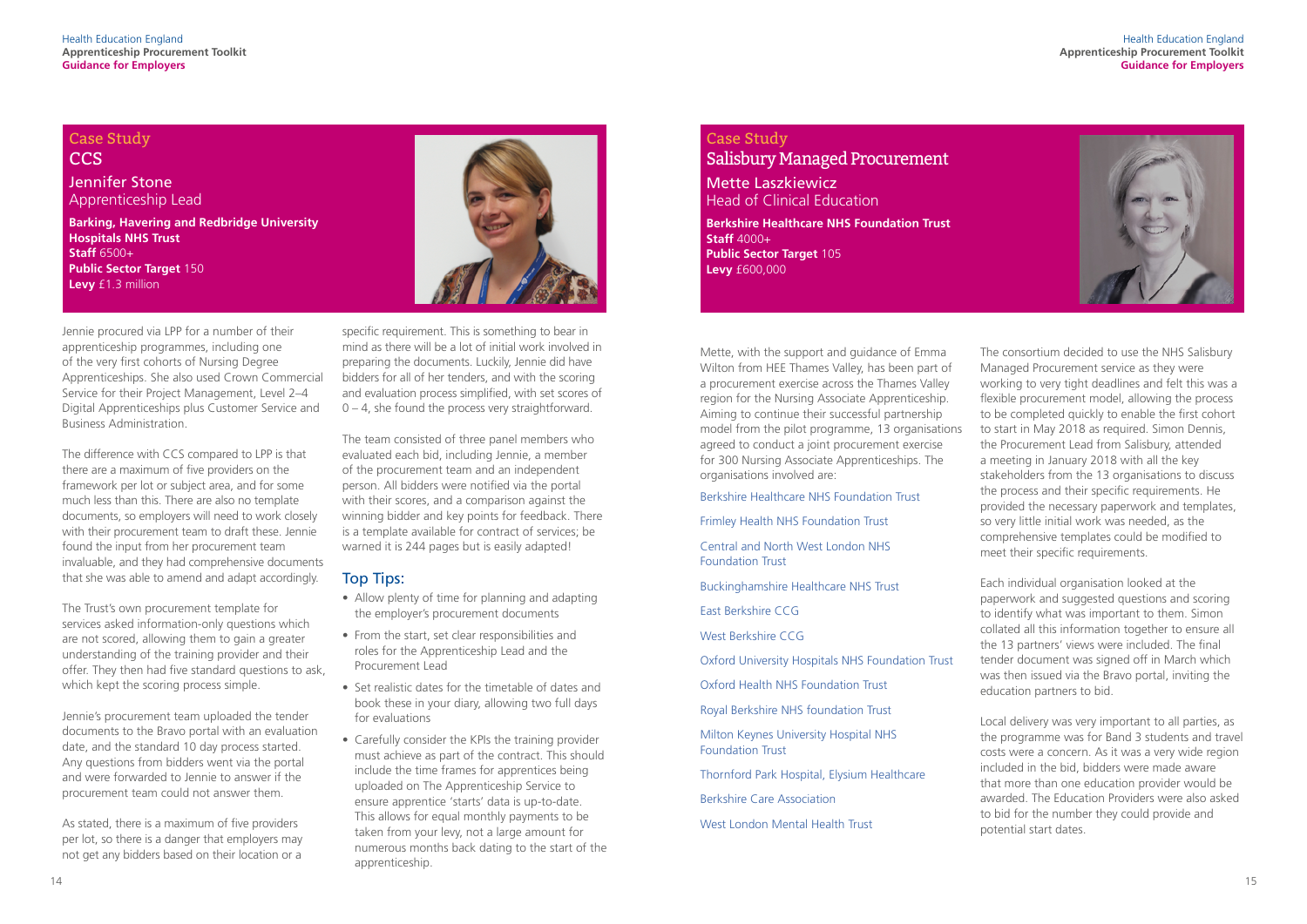Health Education England **Apprenticeship Procurement Toolkit Guidance for Employers**

Health Education England **Apprenticeship Procurement Toolkit Guidance for Employers**

There were 7 bids in total to review. Each organisation scored individually, then Simon collated the overall final scores.

The tender outlined that the programme would be for a mix of new recruits and existing staff, and set the expectation that the HEI would play a large role in the recruitment process. A qualifying question was that the HEI must have experience of delivering the NA programme as part of the pilot. The requirement was 300 starts for 2018 in total and exact numbers were specified for each of the 13 partner organisations.

At the end of the evaluation 3 HEIs were awarded: Oxford Brookes University, The University of West London and Bucks New University, ensuring the large geographical area could be covered.

> • Virtual meetings = huge time savings, especially when working with such a large group

**Below is a timeline for the procurement process from start to finish:**

Recruitment started in April 2018 for the first cohort of 100 to start in May 2018, with the remaining 200 due to start in the autumn.

The partnership will follow the Nursing Associate evaluation process as part of the HEE pilot to measure the quality of delivery. Mette feels that as this process and collaboration has been so successful and beneficial for all parties, there may well be scope to work together again for the Nursing Degree Apprenticeship and others such as the Occupational Therapist Degree Apprenticeship when it is approved for delivery.

#### Top Tip

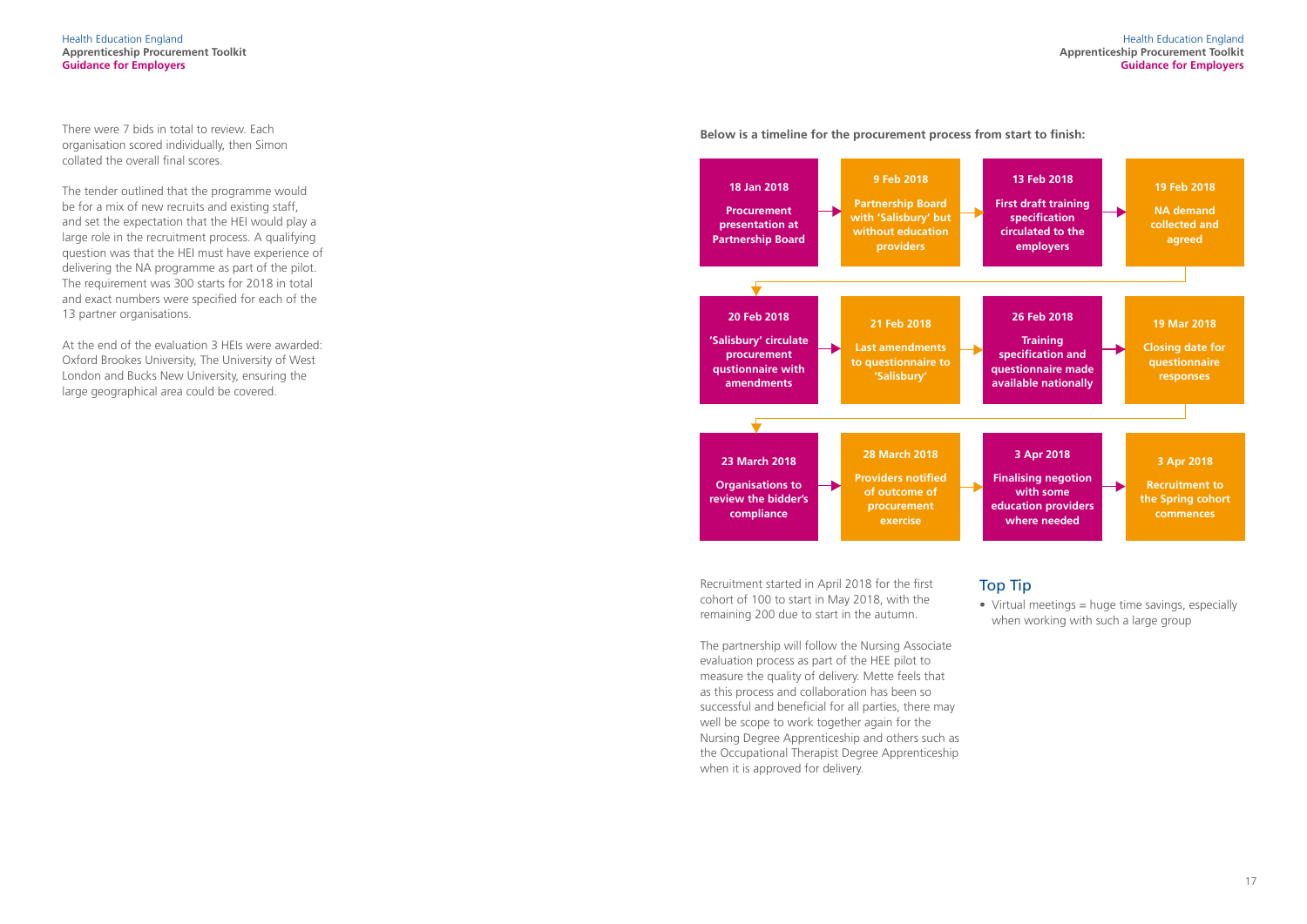# Useful Links

**Healthcare Apprenticeships Online** https://haso.skillsforhealth.org.uk/

**Institute For Apprenticeships** https://www.instituteforapprenticeships.org/

**Find Apprenticeship Training** https://findapprenticeshiptraining.sfa.bis.gov.uk/

# Summary

Procurement can be a lengthy process but it is essential to ensure maximum return of investment for the apprenticeship levy and high quality training provision. Once the initial work is completed, contracts can be extended rather than repeat the whole process again if all parties are happy.

We hope this information has been useful. All information is correct at time of going to print (April 2018). It will be updated if there are any major policy changes.